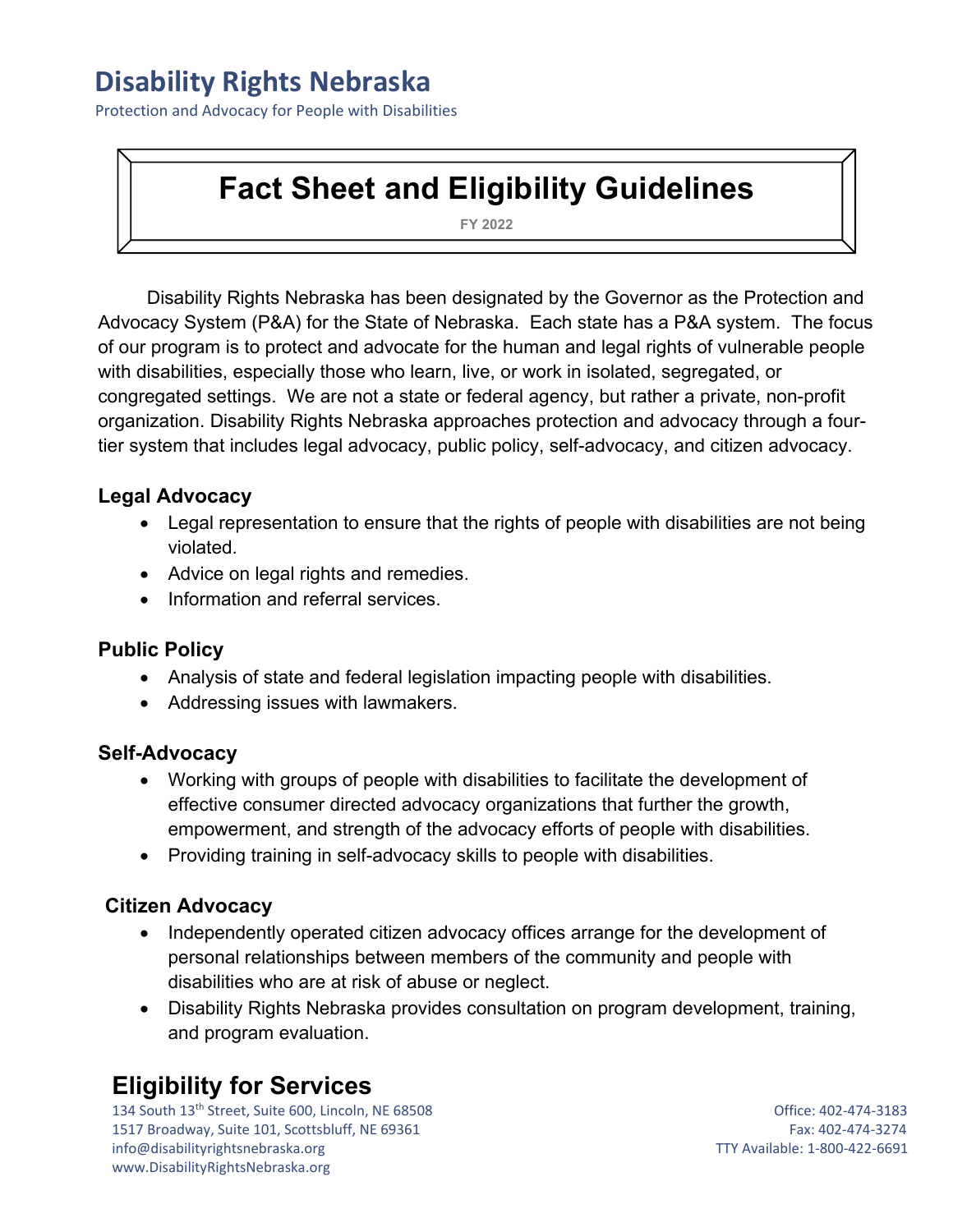In order to determine whether a person meets the eligibility requirements for our services, an intake needs to be conducted with our designated staff. If you contact Disability Rights Nebraska about a person with a disability other than yourself, we will ask you to have the person contact us directly, unless you are the parent of a minor child, the legal guardian, or other authorized representative. When determining eligibility for services, we consider whether:

- the problem or issue arises from the person's disability;
- the problem or issue falls within our specific areas of protection and advocacy, as defined by our program objectives, definitions, and criteria; and
- Disability Rights Nebraska has the necessary staff and funding to provide appropriate services.

In-person appointments must be scheduled in advance so our staff can provide the most helpful and effective assistance**.** Please request any necessary reasonable accommodations when scheduling appointments. People may contact us by using any of the following methods:

Phone, mail, or in-person:

134 South 13th Street, Suite 600 1517 Broadway, Suite 101 Lincoln, Nebraska 68508 Scottsbluff, Nebraska 69361 Phone: (402) 474-3183 (TTY available) Toll Free: (800) 422-6691 Toll Free: (800) 422-6691 Fax: (402) 474-3274

#### **Main Office Western Nebraska Office**

You can complete a Request for Assistance form in the on-line forms section of our website at:

#### [www.disabilityrightsnebraska.org](http://www.disabilityrightsnebraska.org/)

**The following specific objectives are used in conjunction with client and program eligibility requirements to determine the acceptance of cases for investigation.**

- Investigate and respond to 25 allegations of abuse, neglect or exploitation.
- Investigate and respond to 15 allegations of rights violations under the Americans with Disabilities Act, Section 504 of the Rehabilitation Act, and the Individuals with Disabilities Education Act.
- Investigate and respond to 5 requests to acquire assistive technology devices and services and educate 30 students and parents about rights to access assistive technology in IEPs.
- Investigate and respond to 5 cases involving beneficiaries of Social Security who face a barrier to obtaining work.

# **Program Eligibility Definitions**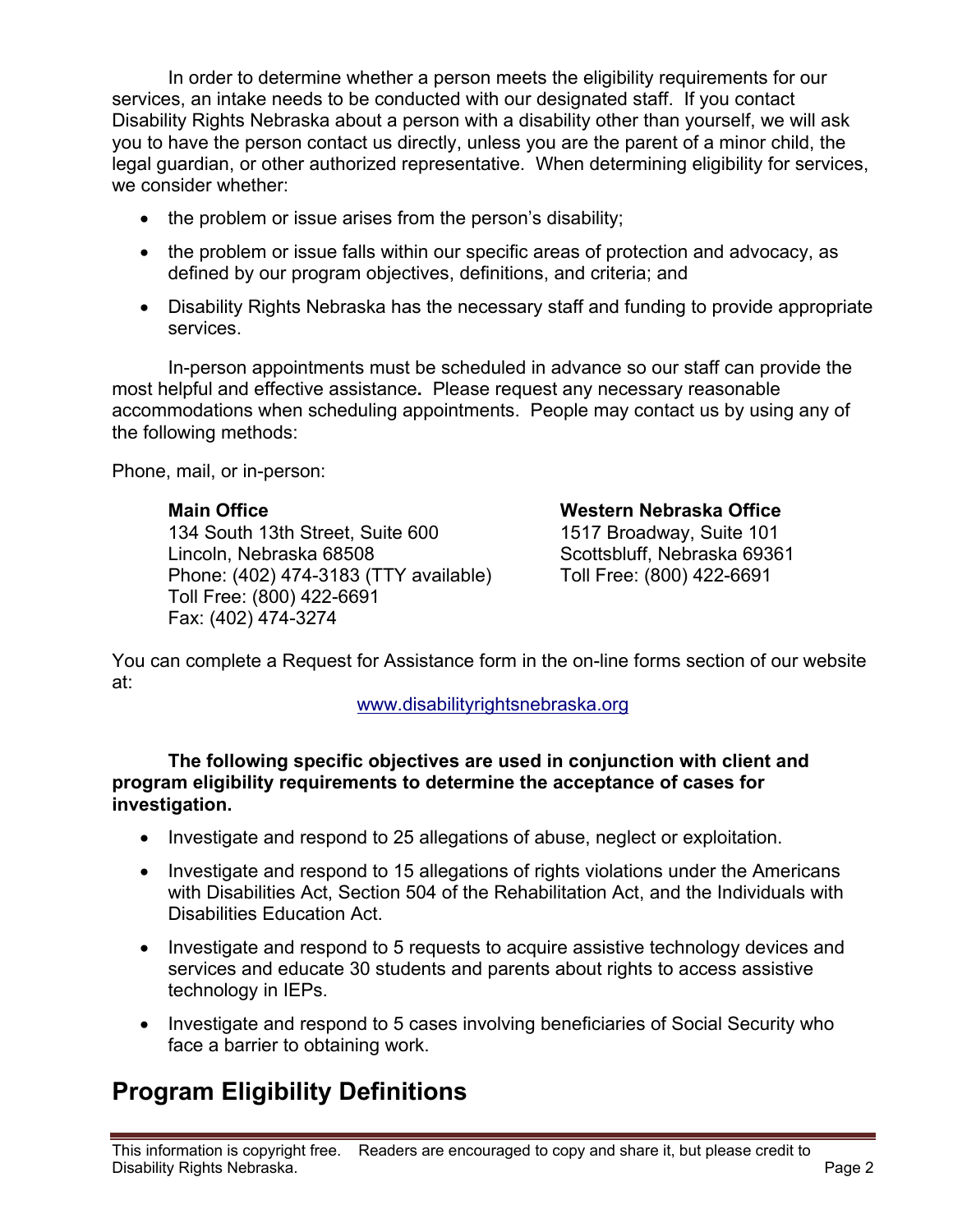### **Disability Rights Nebraska refers to these definitions during the process of determining case acceptance eligibility.**

#### **Protection and Advocacy for Individuals with Developmental Disabilities (PADD)**

A developmental disability means that a person must have a severe mental or physical impairment which occurs before the age of 22, is likely to be life-long, results in functional limitations in at least three areas of major life activity (self-care, language, learning, mobility, self-direction, independent living, and economic self-sufficiency).

### **Protection and Advocacy for Individuals with Mental Illness (PAIMI)**

A person with a significant mental illness*,* as determined by a Licensed Mental Health Professional, who is currently an inpatient or resident of a facility providing care and treatment for mental illness, including persons who have been discharged from a facility within the last 90 days or who present an issue that arose during their stay at a facility, or within 90 days after discharge, or the person lives in the community.

#### **Protection and Advocacy for Individual Rights (PAIR)**

A person with a physical or mental disability that substantially limits one or more major life activities, or, with a record of such impairment, or, who is regarded by others as having such impairment, and who is ineligible for assistance under the CAP (Client Assistance Program), PADD, and PAIMI programs.

#### **Protection and Advocacy for Assistive Technology (PAAT)**

A person with a disability who is denied assistive technology devices or services designed to meet the specific needs of a person with one or more disabilities.

#### **Protection and Advocacy for Beneficiaries of Social Security (PABSS)**

A person with a disability who receives Supplemental Security Income or Social Security Disability Insurance and is experiencing return to work issues, such as work-related overpayments and disability-related employment discrimination.

#### **Protection and Advocacy for Voting Access (PAVA)**

Disability Rights Nebraska will use PAVA funding to ensure that people with disabilities participate in the electoral process, including registering to vote, casting a vote, and accessing polling places.

#### **Protection and Advocacy for Individuals with Traumatic Brain Injury (PATBI)**

The focus of this program is to provide a person with a traumatic brain injury with information, referrals, outreach, self-advocacy, and legislative advocacy.

# **Case Acceptance Criteria Which Applies to all Disability Rights Nebraska Programs**